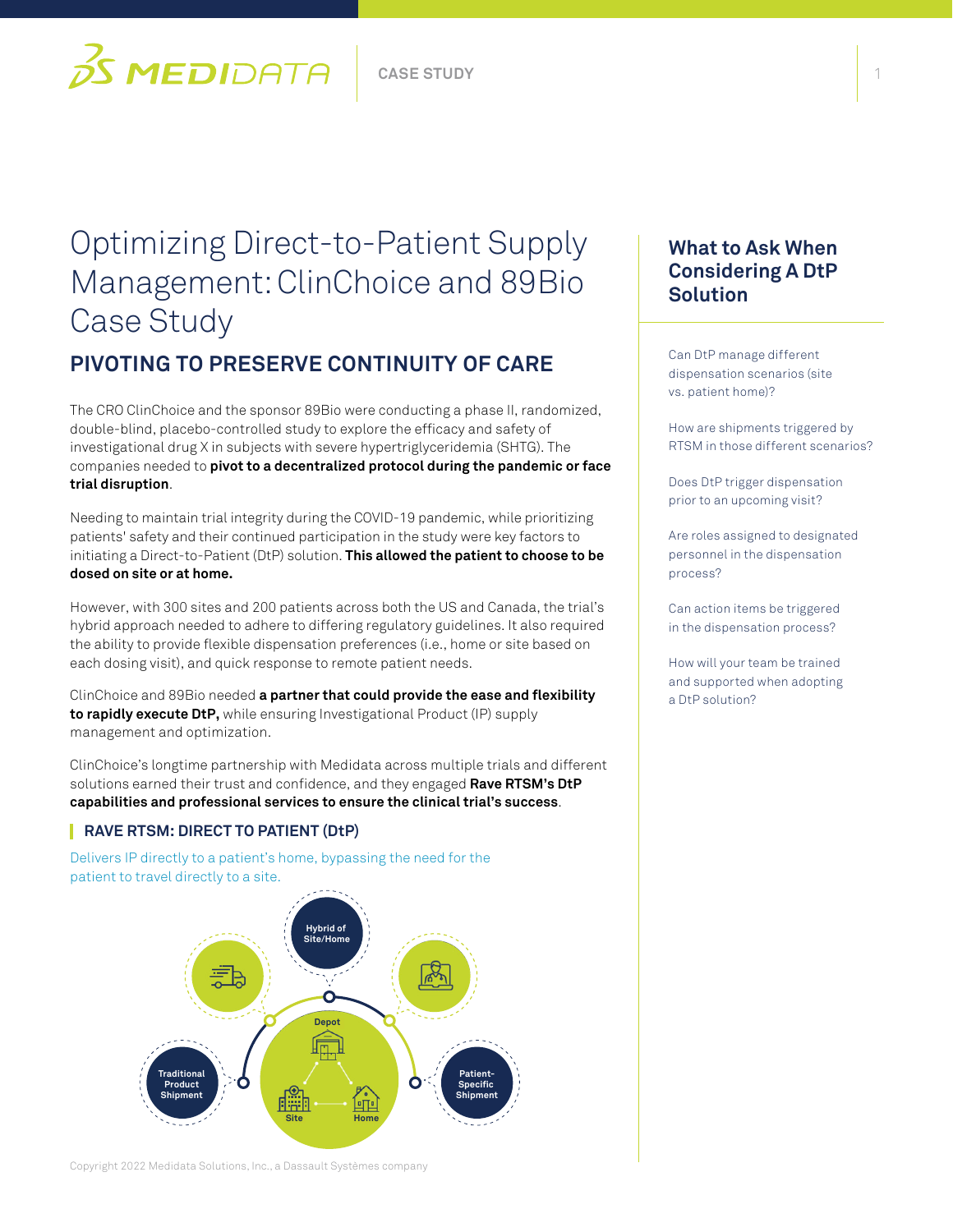

# Considerations When Engaging in DtP

To succeed in implementing DtP in tandem with Depot to Site options, the IP Supplier, Clinical Operations, Data Management, and the Site would have to address challenges and considerations and collaborate to define processes to support what was for many their first experience with DtP capabilities.



#### **The Learning Curve**

Lack of experience and knowledge to determine DtP or Depot to Site dispensation options raised concerns about a steep learning curve.



#### **Processes and Document Changes**

Thorough understanding of the advantages of using DtP rather than a traditional depot required an adaptive, creative, and decisive approach for successful implementation.



#### **Policy Differences Across Countries**

Management of dispensation in light of differing regulations (US allows DtP, Canada does not) required a flexible solution.

#### **Differences between traditional Depot to Site and DtP**



 $\bm{\mathsf{D}}$ iscover more at **www.medidata.com** and follow us **@medidata**. Contact us at **info@medidata.com | +1 866 515 6044** Medidata, a Dassault Systèmes company, is leading the digital transformation of life sciences.